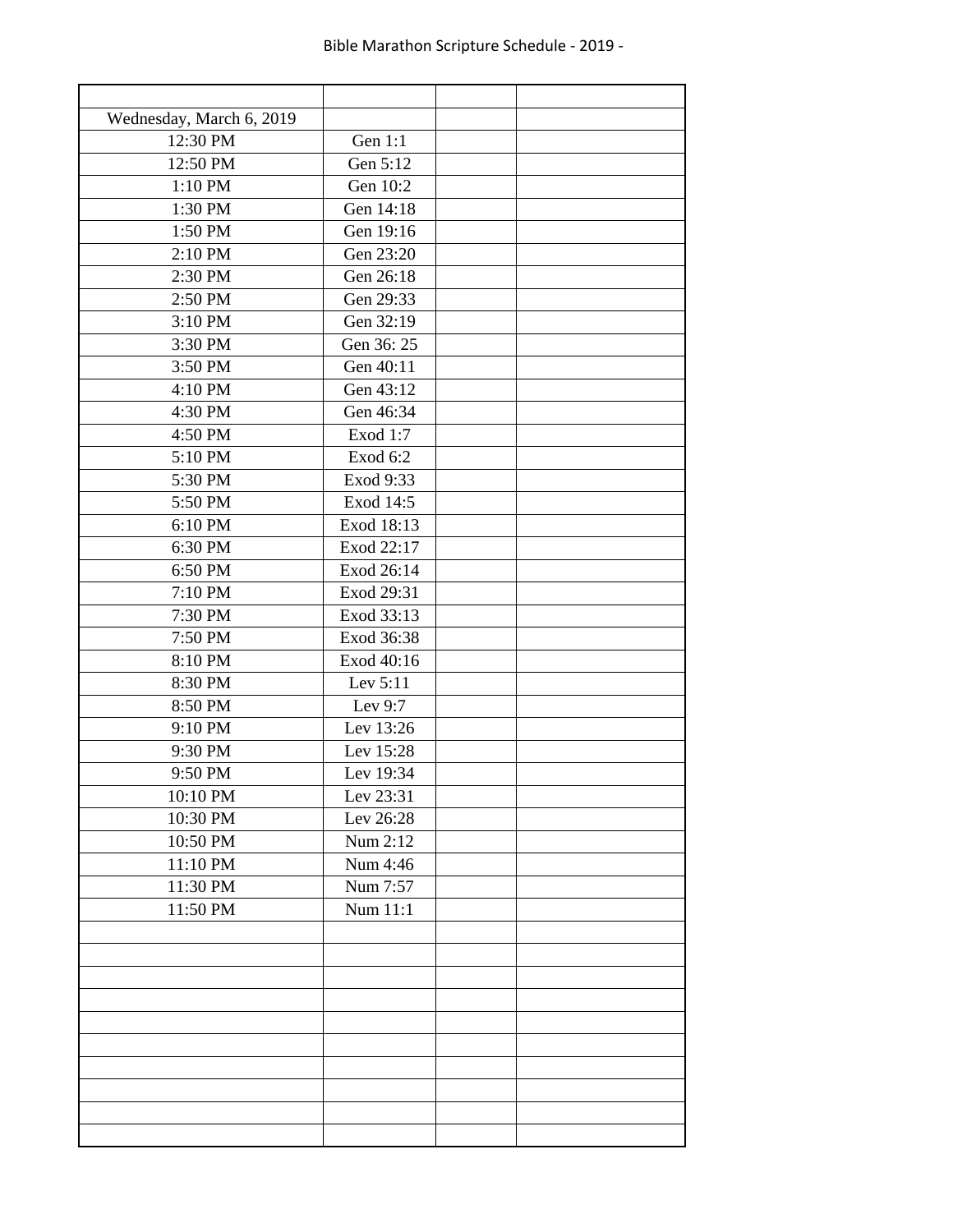| Thursday, March 7, 2019 |                                |             |          |               |
|-------------------------|--------------------------------|-------------|----------|---------------|
| 12:10 AM                | Num 14:36                      |             | 3:10 PM  | 1 Kings 21:21 |
| 12:30 AM                | Num 18:5                       |             | 3:30 PM  | 2 Kings 3:13  |
| 12:50 AM                | Num 22:6                       |             | 3:50 PM  | 2 Kings 7:1   |
| 1:10 AM                 | Num 26:9                       |             | 4:10 PM  | 2 Kings 10:33 |
| 1:30 AM                 | Num 29:9                       |             | 4:30 PM  | 2 Kings 15:20 |
| 1:50 AM                 | Num 32:17                      |             | 4:50 PM  | 2 Kings 19:2  |
| 2:10 AM                 | Num 35:8                       |             | 5:10 PM  | 2 Kings 23:16 |
| 2:30 AM                 | Deut 2:34                      |             | 5:30 PM  | 1 Chron 1:48  |
| 2:50 AM                 | Deut 6:4                       |             | 5:50 PM  | 1 Chron 4:33  |
| 3:10 AM                 | Deut 11:1                      |             | 6:10 PM  | 1 Chron 7:2   |
| 3:30 AM                 | Deut 15:8                      |             | 6:30 PM  | 1 Chron 9:40  |
| 3:50 AM                 | Deut 20:18                     |             | 6:50 PM  | 1 Chron 13:13 |
| 4:10 AM                 | Deut 25:17                     |             | 7:10 PM  | 1 Chron 18:1  |
| 4:30 AM                 | Deut 29:2                      |             | 7:30 PM  | 1 Chron 23:26 |
| 4:50 AM                 | Deut 32:43                     |             | 7:50 PM  | 1 Chron 27:19 |
| 5:10 AM                 | Josh 4:9                       |             | 8:10 PM  | 2 Chron 3:17  |
| 5:30 AM                 | Josh 9:1                       |             | 8:30 PM  | 2 Chron 9:1   |
| 5:50 AM                 | Josh 13:2                      |             | 8:50 PM  | 2 Chron 14:7  |
| 6:10 AM                 | Josh 16:9                      |             | 9:10 PM  | 2 Chron 20:14 |
| 6:30 AM                 | Josh 21:12                     |             | 9:30 PM  | 2 Chron 25:16 |
| 6:50 AM                 | Judg 1:2                       |             | 9:50 PM  | 2 Chron 30:11 |
| 7:10 AM                 | Judg $5:7$                     |             | 10:10 PM | 2 Chron 34:24 |
| 7:30 AM                 | Judg 8:29                      |             | 10:30 PM | Ezra 24:49    |
| 7:50 AM                 | Judg 11:38                     |             | 10:50 PM | Ezra 7:22     |
| 8:10 AM                 | Judg 17:5                      |             | 11:10 PM | Neh 2:6       |
| 8:30 AM                 | Judg 21:1                      | <b>RUTH</b> | 11:30 PM | Neh 7:11      |
| 8:50 AM                 | 1 Sam 1:10                     |             | 11:50 PM | Neh 10:3      |
| 9:10 AM                 | 1 Sam 6:9                      |             |          |               |
| 9:30 AM                 | 1 Sam 11:14                    |             |          |               |
| 9:50 AM                 | 1 Sam 15:17                    |             |          |               |
| 10:10 AM                | 1 Sam 18:20                    |             |          |               |
| 10:30 AM                | 1 Sam 23:3                     |             |          |               |
| 10:50 AM                | 1 Sam 27:2                     |             |          |               |
| 11:10 AM                | 2 Sam 2:2                      |             |          |               |
| 11:30 AM                | 2 Sam 6:12                     |             |          |               |
| 11:50 AM                | 2 Sam 12:2                     |             |          |               |
| 12:10 PM                | 2 Sam 15:17                    |             |          |               |
| 12:30 PM                | 2 Sam 19:14                    |             |          |               |
| 12:50 PM                | 2 Sam 22:41                    |             |          |               |
| 1:10 PM                 | 1 Kings 1:44                   |             |          |               |
| 1:30 PM                 | 1 Kings 5:16                   |             |          |               |
| 1:50 PM                 | 1 Kings 8:13                   |             |          |               |
| 2:10 PM                 | 1 Kings 11:9                   |             |          |               |
|                         |                                |             |          |               |
|                         |                                |             |          |               |
| 2:30 PM<br>2:50 PM      | 1 Kings 14:17<br>1 Kings 18:12 |             |          |               |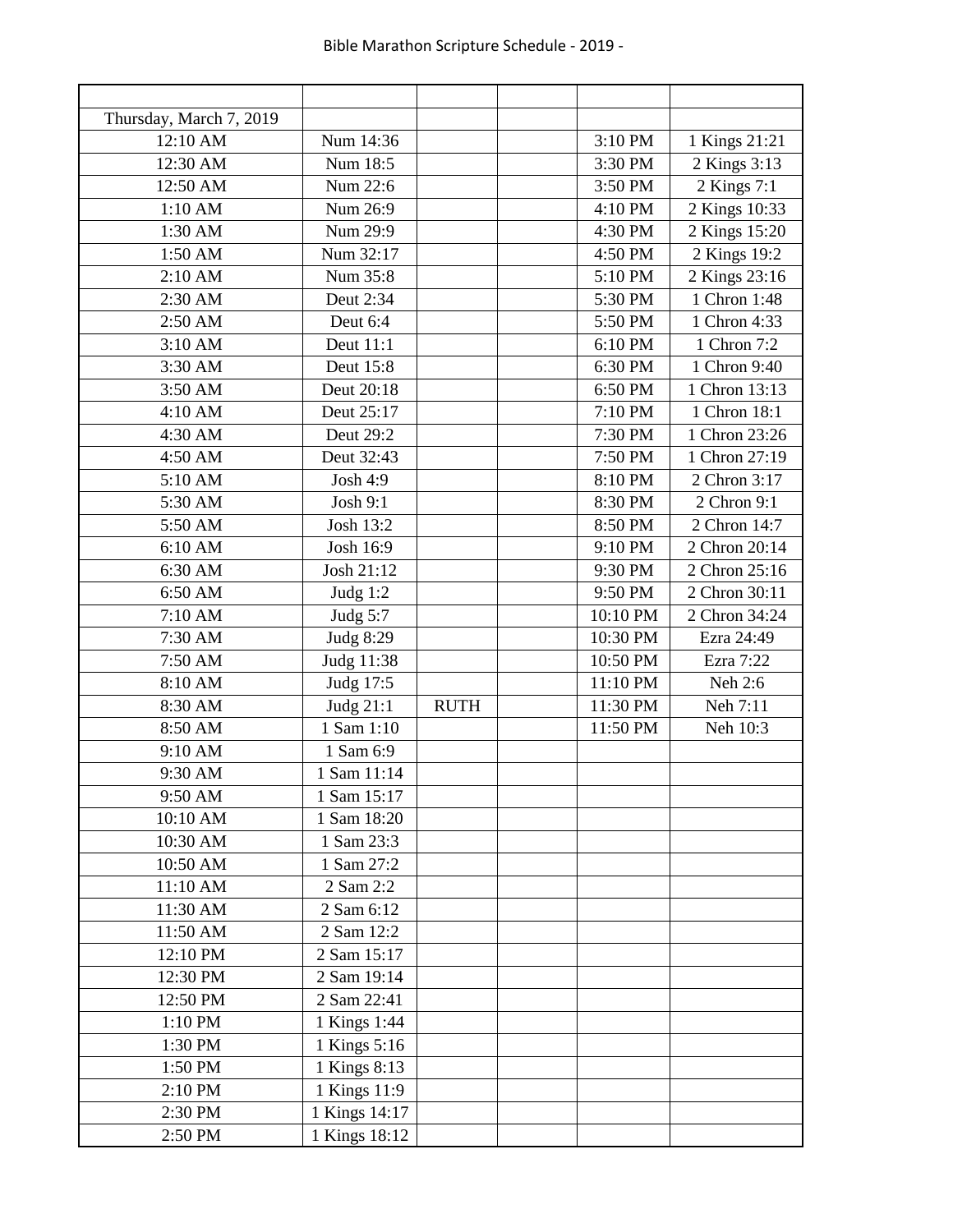| Friday, March 8, 2019 |               |          |                 |
|-----------------------|---------------|----------|-----------------|
| 12:10 AM              | Neh 12:45     | 3:10 PM  | Psalms 109:14   |
| 12:30 AM              | Tobit 5: 12   | 3:30 PM  | Psalms 118:19   |
| 12:50 AM              | Tobit 12:14   | 3:50 PM  | Psalms 119: 108 |
| 1:10 AM               | Judith 5:9    | 4:10 PM  | Psalms 127:4    |
| 1:30 AM               | Judith 9:14   | 4:30 PM  | Psalms 139:4    |
| 1:50 AM               | Judith 15:13  | 4:50 PM  | Psalms 147:8    |
| 2:10 AM               | Esth 6:2      | 5:10 PM  | Prov 3:23       |
| 2:30 AM               | Esth 13:19    | 5:30 PM  | Prov 7:21       |
| 2:50 AM               | 1 Macc 1:58   | 5:50 PM  | Prov 11:27      |
| 3:10 AM               | 1 Macc 3:43   | 6:10 PM  | Prov 15:26      |
| 3:30 AM               | 1 Macc 5:42   | 6:30 PM  | Prov 19:27      |
| 3:50 AM               | 1 Macc 7:29   | 6:50 PM  | Prov 23:26      |
| 4:10 AM               | 1 Macc 9:65   | 7:10 PM  | Prov 27:19      |
| 4:30 AM               | 1 Macc 11:22  | 7:30 PM  | Prov 31:23      |
| 4:50 AM               | 1 Macc 13:13  | 7:50 PM  | Eccl 6:8        |
| 5:10 AM               | 1 Macc 15:30  | 8:10 PM  | Song $1:7$      |
| 5:30 AM               | 2 Macc 3:15   | 8:30 PM  | Wisdom 1:8      |
| 5:50 AM               | 2 Macc 6:16   | 8:50 PM  | Wisdom 6:25     |
| 6:10 AM               | 2 Macc 9:26   | 9:10 PM  | Wisdom 12:2     |
| 6:30 AM               | 2 Macc 12:39  | 9:30 PM  | Wisdom 16:24    |
| 6:50 AM               | Job $1:1$     | 9:50 PM  | Sirach 2:17     |
| 7:10 AM               | Job 6:10      | 10:10 PM | Sirach 7:2      |
| 7:30 AM               | Job 10:21     | 10:30 PM | Sirach 11:18    |
| 7:50 AM               | Job 15:22     | 10:50 PM | Sirach 16:12    |
| 8:10 AM               | Job 20:17     | 11:10 PM | Sirach 20:17    |
| 8:30 AM               | Job 25:1      | 11:30 PM | Sirach 24:23    |
| 8:50 AM               | Job 30:25     | 11:50 PM | Sirach 29:9     |
| 9:10 AM               | Job 34:18     |          |                 |
| 9:30 AM               | Job 38:26     |          |                 |
| 9:50 AM               | Job 42:16     |          |                 |
| 10:10 AM              | Psalms 10:8   |          |                 |
| 10:30 AM              | Psalms 18:48  |          |                 |
| 10:50 AM              | Psalms 26:7   |          |                 |
| 11:10 AM              | Psalms 34:9   |          |                 |
| 11:30 AM              | Psalms 39:1   |          |                 |
| 11:50 AM              | Psalms 46:11  |          |                 |
| 12:10 PM              | Psalms 55:1   |          |                 |
| 12:30 PM              | Psalms 63:3   |          |                 |
| 12:50 PM              | Psalms 69:20  |          |                 |
| $1:10$ PM             | Psalms $75:1$ |          |                 |
| 1:30 PM               | Psalms 79:2   |          |                 |
| 1:50 PM               | Psalms 86:17  |          |                 |
| $2:10$ PM             | Psalms 92:6   |          |                 |
| 2:30 PM               | Psalms 102:14 |          |                 |
| 2:50 PM               | Psalms 106:1  |          |                 |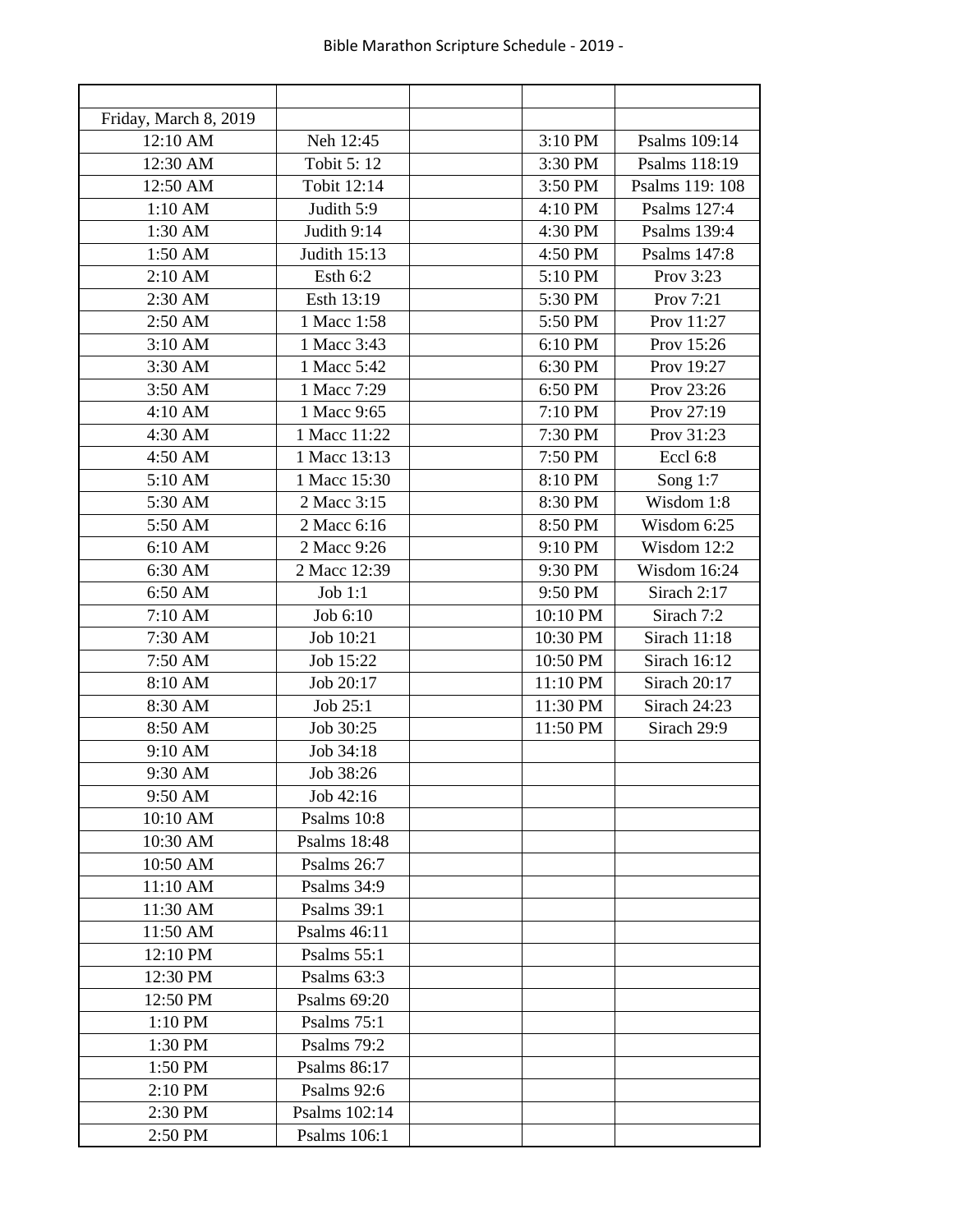| Saturday, March 9, 2019 |                     |          |                  |                |
|-------------------------|---------------------|----------|------------------|----------------|
| 12:10 AM                | Sirach 33:20        | 3:10 PM  | Hosea 1:7        |                |
| 12:30 AM                | Sirach 37:28        | 3:30 PM  | Hosea 9:11       |                |
| 12:50 AM                | Sirach 41:18        | 3:50 PM  | Joel 2:27        |                |
| 1:10 AM                 | Sirach 46:3         | 4:10 PM  | Amos 6:6         | <b>OBADIAH</b> |
| 1:30 AM                 | Sirach 51:6         | 4:30 PM  | Jonah 4:7        | <b>MICAH</b>   |
| 1:50 AM                 | Isaiah 5:10         | 4:50 PM  | Nahum 1:9        | <b>HABAK</b>   |
| 2:10 AM                 | <b>Isaiah 10:17</b> | 5:10 PM  | Zeph 2:6         | <b>HAGGAI</b>  |
| 2:30 AM                 | Isaiah 17:3         | 5:30 PM  | Zechar 4:8       |                |
| 2:50 AM                 | Isaiah 24:9         | 5:50 PM  | Zechar 12:3      | <b>MALACH</b>  |
| 3:10 AM                 | Isaiah 30:6         | 6:10 PM  | Matt 1:23        |                |
| 3:30 AM                 | <b>Isaiah 36:11</b> | 6:30 PM  | Matt 6:3         |                |
| 3:50 AM                 | Isaiah 41:8         | 6:50 PM  | Matt 9:24        |                |
| 4:10 AM                 | Isaiah 45:17        | 7:10 PM  | Matt 12:33       |                |
| 4:30 AM                 | <b>Isaiah 51:23</b> | 7:30 PM  | Matt 15:7        |                |
| 4:50 AM                 | <b>Isaiah 59:15</b> | 7:50 PM  | Matt 18:32       |                |
| 5:10 AM                 | Isaiah 66:12        | 8:10 PM  | Matt 22:5        |                |
| 5:30 AM                 | Jer 4:26            | 8:30 PM  | Matt 24:39       |                |
| 5:50 AM                 | Jer 8:18            | 8:50 PM  | Matt 26:60       |                |
| 6:10 AM                 | Jer 13:23           | 9:10 PM  | Mark 1:17        |                |
| 6:30 AM                 | Jer 19:1            | 9:30 PM  | <b>Mark 4:28</b> |                |
| 6:50 AM                 | Jer 24:2            | 9:50 PM  | <b>Mark 7:6</b>  |                |
| 7:10 AM                 | Jer 29:10           | 10:10 PM | <b>Mark 9:50</b> |                |
| 7:30 AM                 | Jer 32:32           | 10:30 PM | Mark 12:33       |                |
| 7:50 AM                 | Jer 37:8            | 10:50 PM | Mark 14:71       |                |
| 8:10 AM                 | Jer 43:3            | 11:10 PM | Luke 1:50        |                |
| 8:30 AM                 | Jer 48:38           | 11:30 PM | Luke 3:36        |                |
| 8:50 AM                 | Jer 51:25           | 11:50 PM | Luke 6:34        |                |
| 9:10 AM                 | Lamen 3:1           |          |                  |                |
| 9:30 AM                 | Bar 1:10            |          |                  |                |
| 9:50 AM                 | Bar 4:33            |          |                  |                |
| 10:10 AM                | Ezek 2:5            |          |                  |                |
| 10:30 AM                | Ezek 8:12           |          |                  |                |
| 10:50 AM                | Ezek 14:3           |          |                  |                |
| 11:10 AM                | Ezek 18:4           |          |                  |                |
| 11:30 AM                | Ezek 21:32          |          |                  |                |
| 11:50 AM                | Ezek 25:7           |          |                  |                |
| 12:10 PM                | Ezek 30:4           |          |                  |                |
| 12:30 PM                | Ezek 34:13          |          |                  |                |
| 12:50 PM                | Ezek 38:20          |          |                  |                |
| 1:10 PM                 | Ezek 42:11          |          |                  |                |
| 1:30 PM                 | Ezek 47:3           |          |                  |                |
| 1:50 PM                 | Dan 2:42            |          |                  |                |
| 2:10 PM                 | Dan 4:12            |          |                  |                |
| 2:30 PM                 | Dan 8:9             |          |                  |                |
| 2:50 PM                 | Dan 12:7            |          |                  |                |